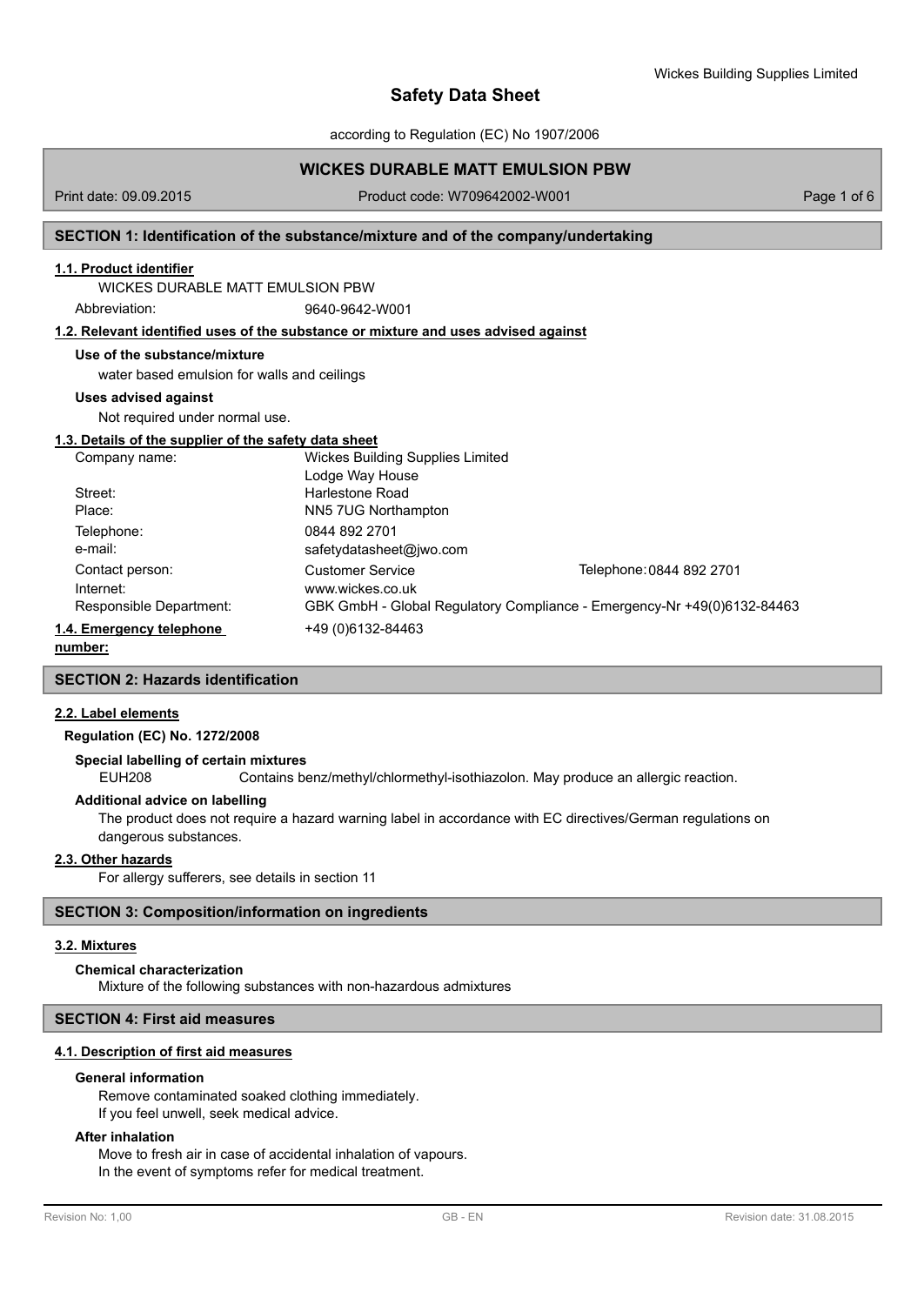according to Regulation (EC) No 1907/2006

# **WICKES DURABLE MATT EMULSION PBW**

Print date: 09.09.2015 Product code: W709642002-W001 Page 2 of 6

# **After contact with skin**

Wash off immediately with soap and plenty of water. Consult a doctor if skin irritation persists.

### **After contact with eyes**

Rinse immediately with plenty of water, also under the eyelids, for at least 15 minutes. If eye irritation persists, consult a specialist.

### **After ingestion**

Drink plenty of water.

If you feel unwell, seek medical advice.

# **SECTION 5: Firefighting measures**

# **5.1. Extinguishing media**

### **Suitable extinguishing media**

Product itself does not burn. Fire-extinguishing activities according to surrounding.

#### **5.2. Special hazards arising from the substance or mixture**

Carbon monoxide and carbon dioxide.

#### **5.3. Advice for firefighters**

Use breathing apparatus with independent air supply.

#### **Additional information**

Cool containers at risk with water spray jet.

# **SECTION 6: Accidental release measures**

# **6.1. Personal precautions, protective equipment and emergency procedures**

In case of vapour formation use respirator. Avoid contact with skin, eyes and clothing. Ensure adequate ventilation.

### **6.2. Environmental precautions**

Do not discharge into the drains/surface waters/groundwater.

## **6.3. Methods and material for containment and cleaning up**

Soak up with inert absorbent material (e.g. sand, silica gel, acid binder, universal binder). Shovel into suitable container for disposal.

# **SECTION 7: Handling and storage**

### **7.1. Precautions for safe handling**

#### **Advice on safe handling**

Keep container tightly closed. Avoid contact with eyes and skin. Use only in thoroughly ventilated areas.

# **Advice on protection against fire and explosion**

#### No special protective measures against fire required.

**7.2. Conditions for safe storage, including any incompatibilities**

#### **Requirements for storage rooms and vessels**

Keep container tightly closed in a dry, cool and well-ventilated place.

### **Further information on storage conditions**

Keep away from food, drink and animal feeding stuffs.

## **SECTION 8: Exposure controls/personal protection**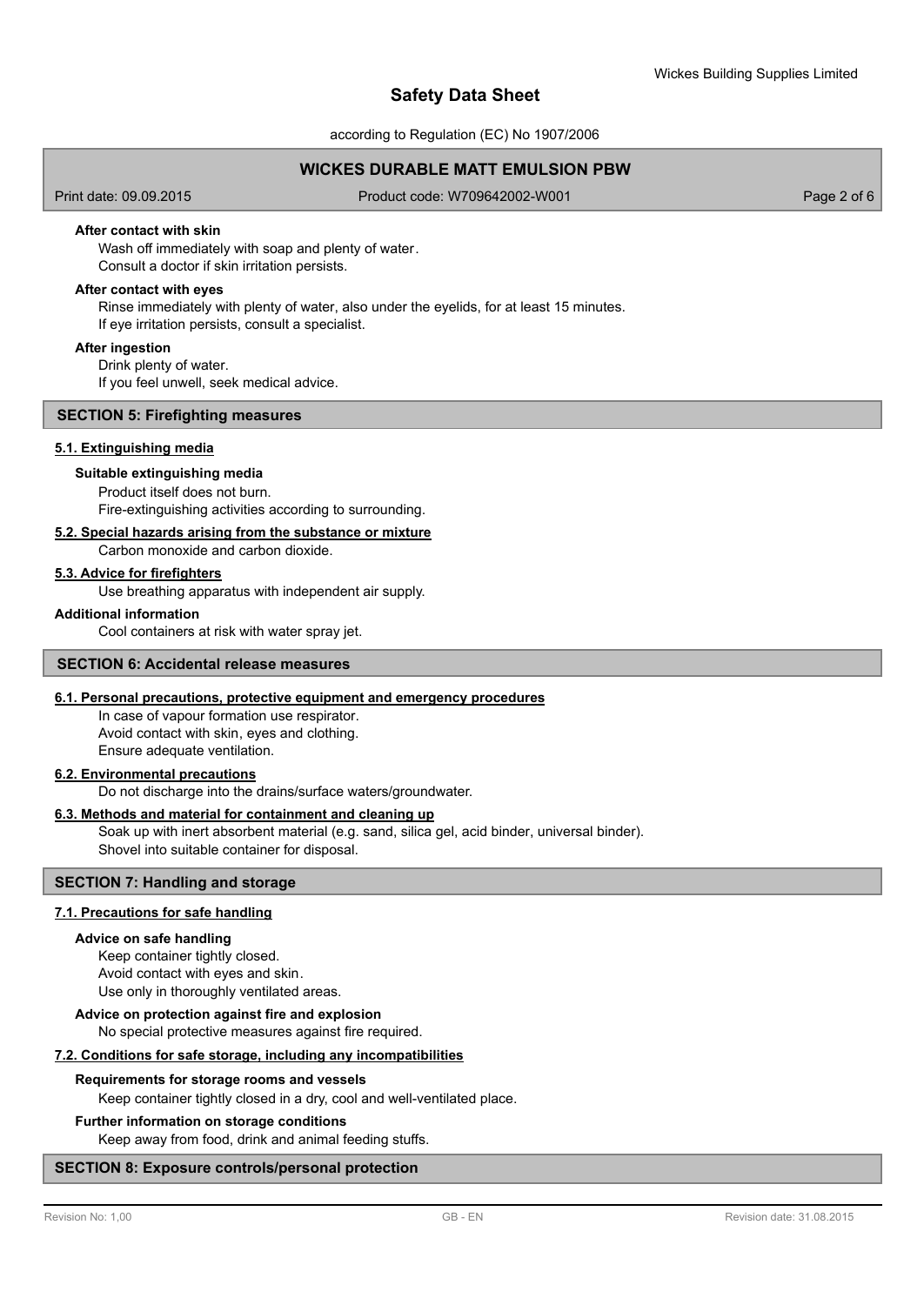**Test method**

# **Safety Data Sheet**

according to Regulation (EC) No 1907/2006

# **WICKES DURABLE MATT EMULSION PBW**

Print date: 09.09.2015 Product code: W709642002-W001 Page 3 of 6

## **8.1. Control parameters**

## **8.2. Exposure controls**

# **Appropriate engineering controls**

Ensure adequate ventilation, especially in confined areas.

#### **Protective and hygiene measures**

Avoid contact with eyes and skin. Wash hands before breaks and immediately after handling the product. When using, do not eat, drink or smoke. Take off immediately all contaminated clothing.

#### **Eye/face protection**

Safety goggles with side protection.

#### **Hand protection**

Glove material specification [make/type, thickness, permeation time/life, wetting resistance]: Butyl latex, 0,7 mm, 480 min., 60 min., i.e. protective glove made by www.kcl.de. This recommendation refers exclusively to the chemical compatibility and the lab test conforming to EN 374 carried out under lab conditions.

### **Respiratory protection**

No personal respiratory protective equipment normally required.

### **SECTION 9: Physical and chemical properties**

## **9.1. Information on basic physical and chemical properties**

| Physical state:<br>Colour:<br>Odour:     | Highly viscous<br>Various / white<br>Characteristic |
|------------------------------------------|-----------------------------------------------------|
| pH-Value:                                | $8 - 9,5$                                           |
| Changes in the physical state            |                                                     |
| Melting point:                           | $(n.a. = not applicable; n.d. = not$<br>determined) |
| Initial boiling point and boiling range: | $(n.a. = not applicable; n.d. = not$<br>determined) |
| Sublimation point:                       | $(n.a. = not applicable; n.d. = not$<br>determined) |
| Softening point:                         | $(n.a. = not applicable; n.d. = not$<br>determined) |
| Pour point:                              | $(n.a. = not applicable; n.d. = not$<br>determined) |
| Flash point:                             | Not applicable.                                     |
| <b>Flammability</b>                      |                                                     |
| Solid:                                   | $(n.a. = not applicable; n.d. = not determined)$    |
| Gas:                                     | $(n.a. = not applicable; n.d. = not determined)$    |
| Lower explosion limits:                  | $(n.a. = not applicable; n.d. = not$<br>determined) |
| <b>Auto-ignition temperature</b>         |                                                     |
| Solid:                                   | $(n.a. = not applicable; n.d. = not$<br>determined) |
| Gas:                                     | $(n.a. = not applicable; n.d. = not$<br>determined) |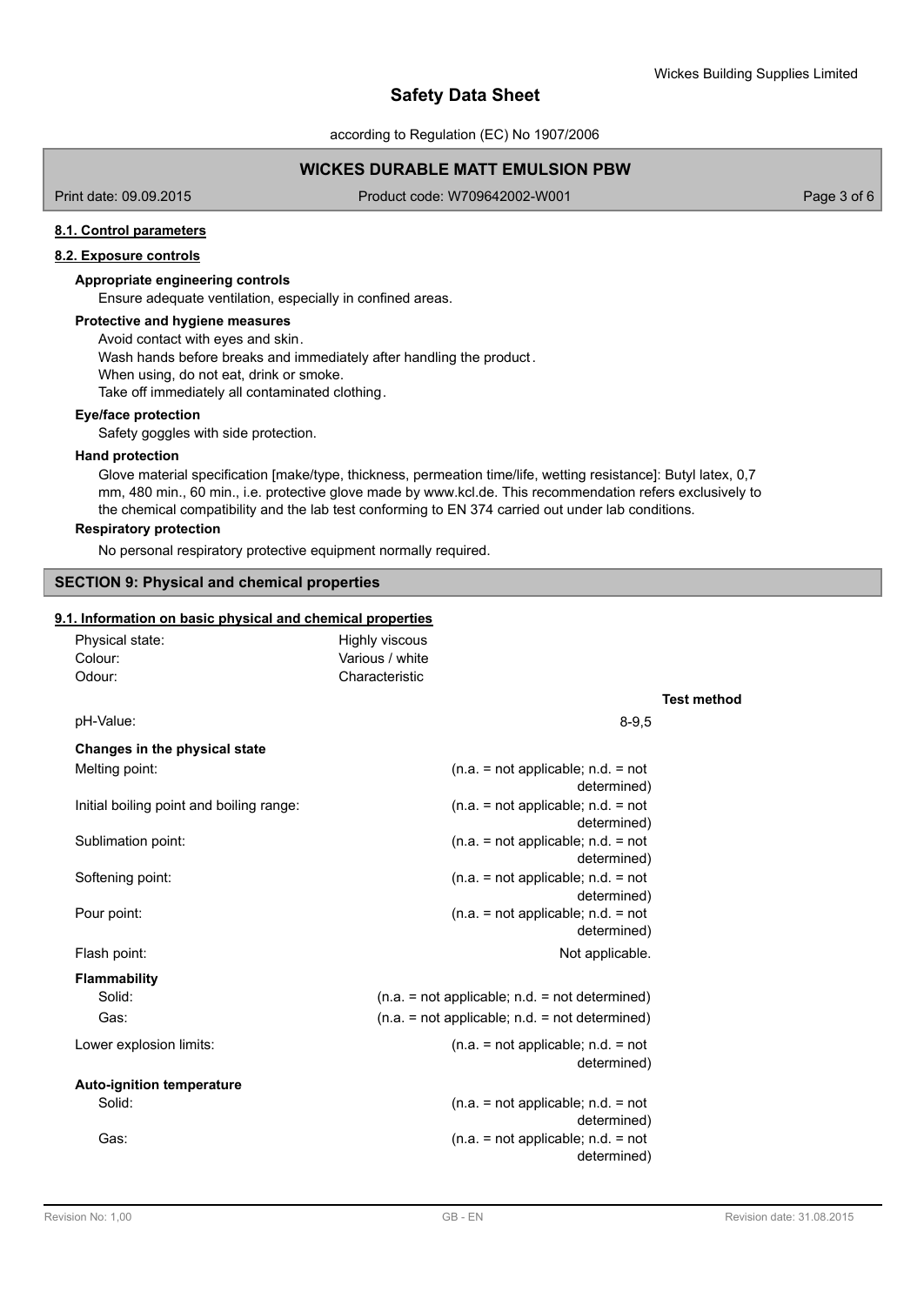according to Regulation (EC) No 1907/2006

## **WICKES DURABLE MATT EMULSION PBW** Print date: 09.09.2015 Product code: W709642002-W001 Page 4 of 6 Vapour pressure: (at 20 °C) ca. 23 hPa  $(n.a. = not applicable; n.d. = not$ determined) Vapour pressure: Density (at 20 °C):  $1,44-1,46$  g/cm<sup>3</sup> Bulk density:  $(n.a. = not applicable; n.d. = not$ determined) Water solubility: Water solubility: Viscosity / dynamic: (at 20 °C) 5000-60000 mPa·s Viscosity / kinematic: (n.a. = not applicable; n.d. = not determined)  $(n.a. = not applicable; n.d. = not$ determined) Flow time:  $(n.a. = not applicable; n.d. = not$ determined) Vapour density: Evaporation rate: (n.a. = not applicable; n.d. = not determined)  $(n.a. = not applicable; n.d. = not$ determined) Solvent separation test:

# **9.2. Other information**

## **SECTION 10: Stability and reactivity**

### **10.1. Reactivity**

(n.a. = not applicable; n.d. = not determined)

## **10.2. Chemical stability**

(n.a. = not applicable; n.d. = not determined)

# **10.3. Possibility of hazardous reactions**

 $(n.a. = not applicable; n.d. = not determined)$ 

## **10.4. Conditions to avoid**

To avoid thermal decomposition, do not overheat.

## **10.5. Incompatible materials**

 $(n.a. = not applicable; n.d. = not determined)$ 

## **10.6. Hazardous decomposition products**

Carbon monoxide and carbon dioxide.

### **Further information**

No decomposition if stored and applied as directed.

# **SECTION 11: Toxicological information**

# **11.1. Information on toxicological effects**

# **Acute toxicity**

Based on available data, the classification criteria are not met.

# **Irritation and corrosivity**

Based on available data, the classification criteria are not met.

# **Sensitising effects**

Based on available data, the classification criteria are not met.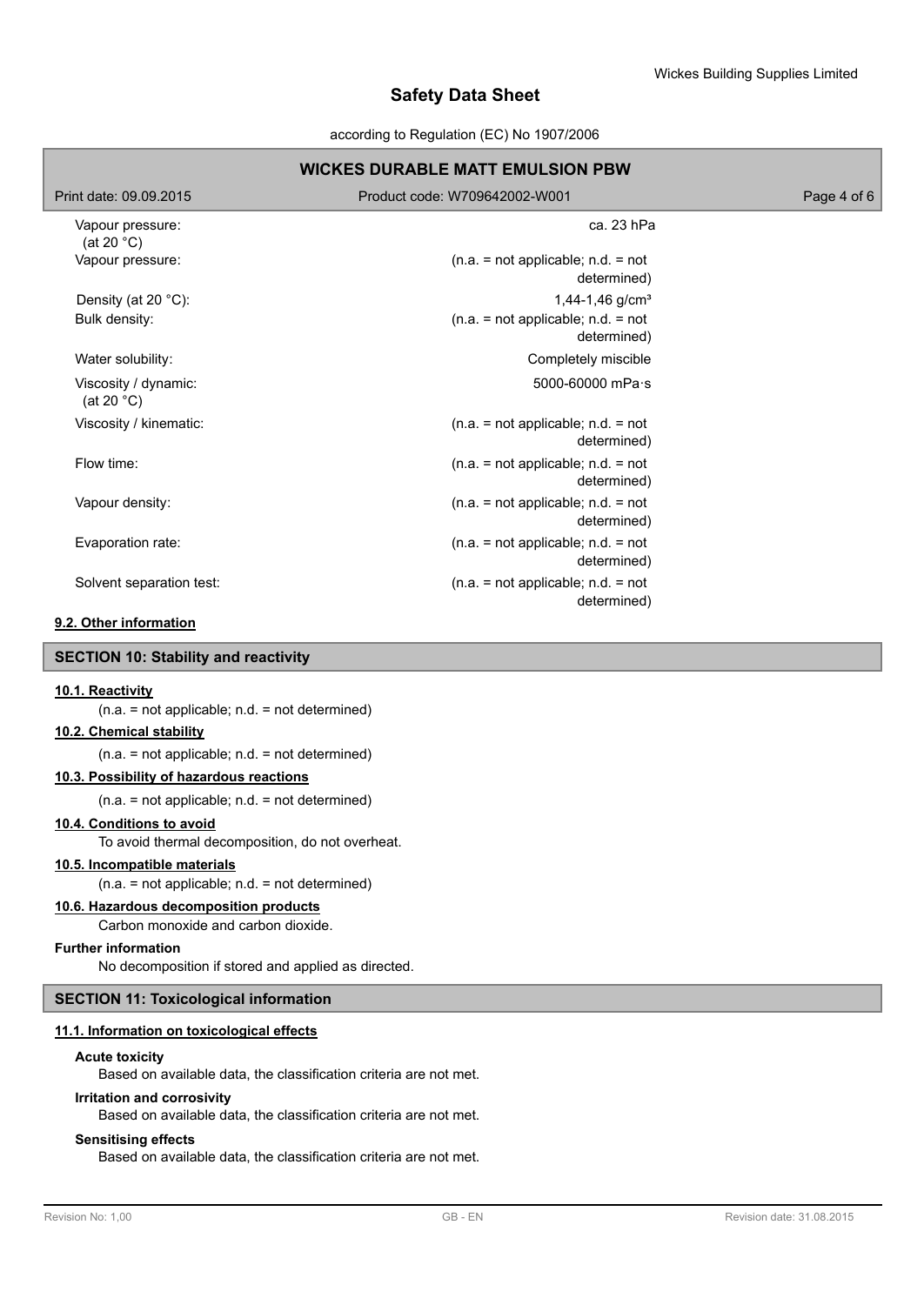according to Regulation (EC) No 1907/2006

# **WICKES DURABLE MATT EMULSION PBW**

Print date: 09.09.2015 Product code: W709642002-W001 Page 5 of 6

## **STOT-single exposure**

Based on available data, the classification criteria are not met.

# **Severe effects after repeated or prolonged exposure**

Based on available data, the classification criteria are not met.

### **Carcinogenic/mutagenic/toxic effects for reproduction**

Based on available data, the classification criteria are not met.

#### **Aspiration hazard**

Based on available data, the classification criteria are not met.

### **Specific effects in experiment on an animal**

non-sensitising

## **Practical experience**

## **Observations relevant to classification**

If appropriately handled and if in accordance with the general hygienic rules, no damages to health have become known.

## **SECTION 12: Ecological information**

## **Further information**

Ecological injuries are not known or expected under normal use. Do not flush into surface water or sanitary sewer system. Low hazard to waters.

# **SECTION 13: Disposal considerations**

## **13.1. Waste treatment methods**

## **Advice on disposal**

Where possible recycling is preferred to disposal. Can be incinerated, when in compliance with local regulations.

### **Waste disposal number of waste from residues/unused products**

080120 WASTES FROM THE MANUFACTURE, FORMULATION, SUPPLY AND USE (MFSU) OF COATINGS (PAINTS, VARNISHES AND VITREOUS ENAMELS), ADHESIVES, SEALANTS AND PRINTING INKS; wastes from MFSU and removal of paint and varnish; aqueous suspensions containing paint or varnish other than those mentioned in 08 01 19

### **Waste disposal number of used product**

WASTES FROM THE MANUFACTURE, FORMULATION, SUPPLY AND USE (MFSU) OF COATINGS (PAINTS, VARNISHES AND VITREOUS ENAMELS), ADHESIVES, SEALANTS AND PRINTING INKS; wastes from MFSU and removal of paint and varnish; aqueous suspensions containing paint or varnish other than those mentioned in 08 01 19 080120

### **Contaminated packaging**

Empty containers should be taken for local recycling, recovery or waste disposal.

### **SECTION 14: Transport information**

### **Other applicable information**

Not subject of the requirements of ADR/RID.

### **SECTION 15: Regulatory information**

### **15.1. Safety, health and environmental regulations/legislation specific for the substance or mixture**

### **EU regulatory information**

2004/42/EC (VOC): 2004/42/EG A/a 30 g/l (2010) < 1 g/l (30) VOC.